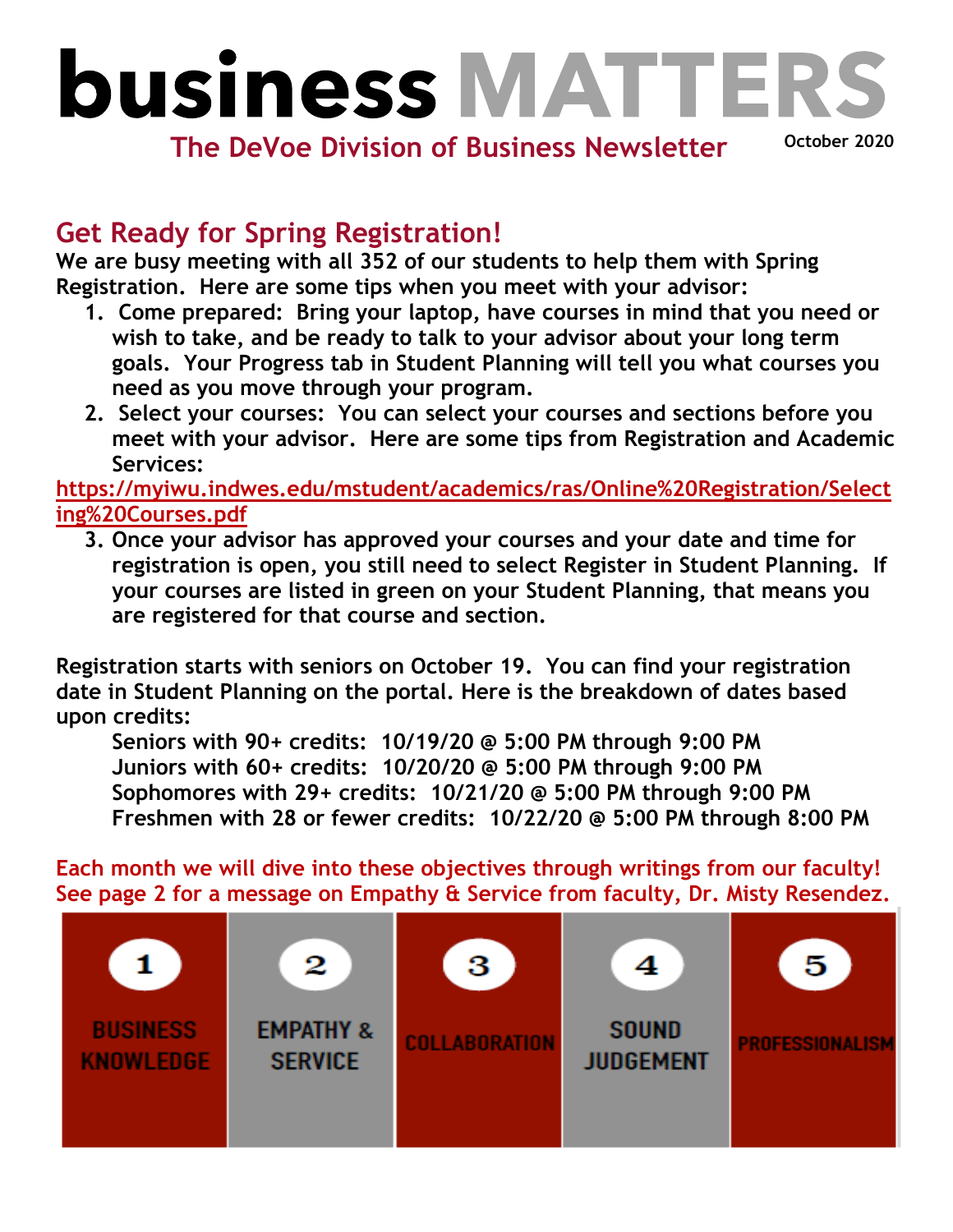## **Empathy & Service to Others**

**Empathy defined.** In order to appreciate the role empathy plays in our lives, we first need to have a clear understanding of what empathy means. Most times, we confuse empathy with sympathy; that to be empathic means agreeing or relating to the feelings another person has



regarding a given situation or individual. Empathy means being able to understand the needs of others. It means that you're aware of their feelings and how it impacts their perception. It doesn't mean you have to agree with how they see things; rather, being empathic means that you're willing and able to appreciate what the other person is going through.

**Why it matters.** There are many benefits that derive from making time to understand what those around us need, as opposed to what we perceive is required. When we take the time to understand the needs of others, we can provide them with the support they require to move ahead, to deal with the challenges or issues that might be holding them back from achieving their goals. Empathy builds a sense of trust, therefore strengthening relationships which lead to great collaboration and improved productivity.

**What it takes to be empathic.** Empathic people listen attentively to what you're telling them, putting their complete focus on the person in front of them and not getting easily distracted. They spend more time listening than talking because they want to understand the difficulties others face, which gives those around them the feelings of being heard and recognized. Developing empathy. One way to develop our empathy skills is to pay more attention to both the verbal and non-verbal cues that area part of everyday communication. By doing this it will help you to shift the focus from the story that is in your mind to the actual message that is being presented. **Paul says that, "If one member suffers, all suffer together; if one member is honored, all rejoice together" (1 Corinthians 12:26, ESV).**

## **Service to Others**

**What does service to others mean?** Service to others, to me, means being unselfish, it means doing something for someone else without expecting any reward or gain. Service to others, to me, also means helping people out when they cannot complete a task by themselves.

**From Me to We.** When you serve, you discover that often the most important things you have to offer are not things at all. You start to uncover the full range of resources at your disposal – your time, presence, attention – and recognize that the ability to give stems from a state of mind and heart, a place much deeper than the material. Inspired by the possibilities this opens up in every moment, you begin to discover humble opportunities to serve – everywhere.